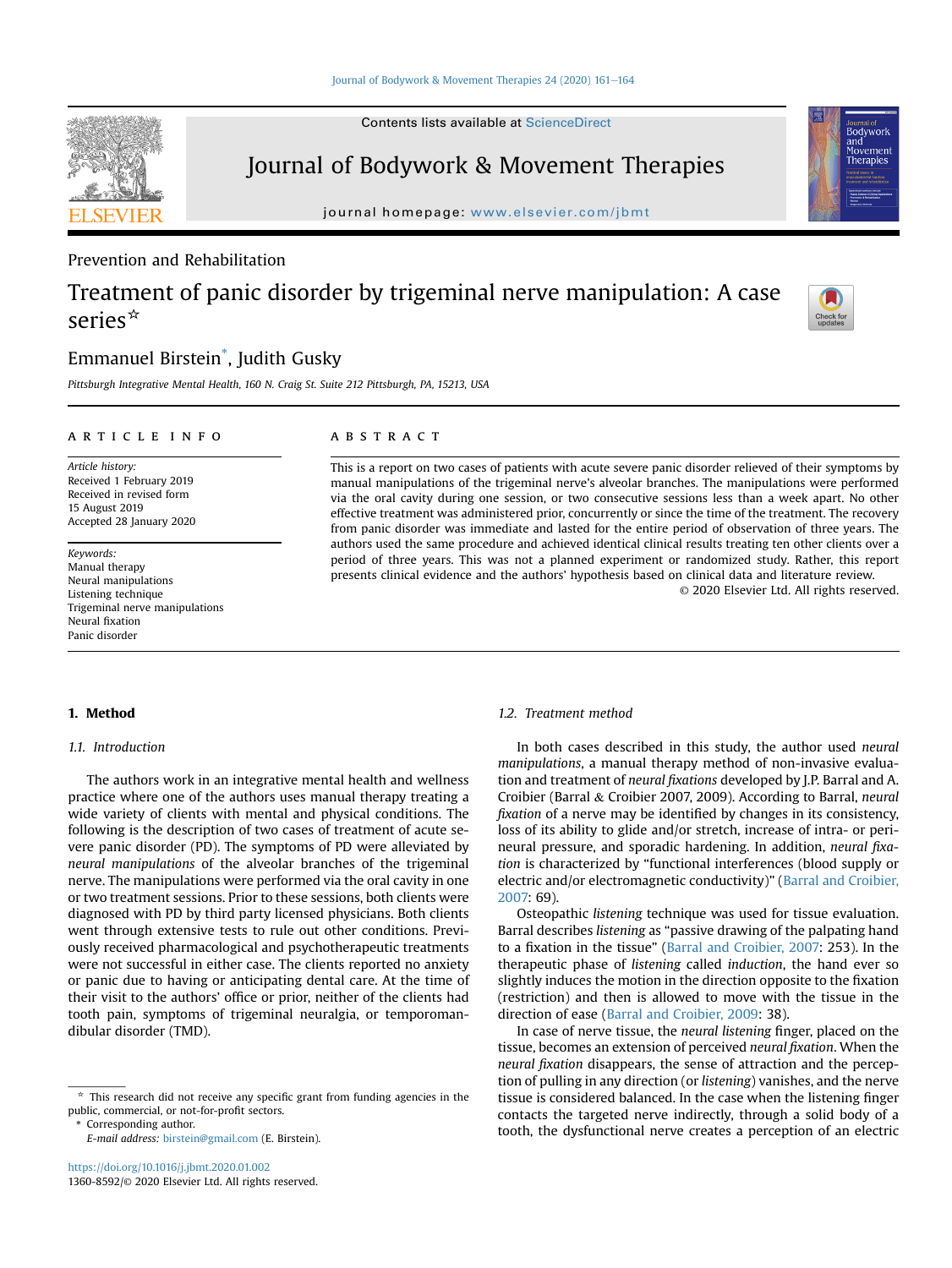signal. When such perception disappears, the nerve is considered free of neural fixation or balanced ([Barral and Croibier, 2009\)](#page-3-1).

In the described cases, the neural listening and induction techniques were used during the treatment sessions to balance the trigeminal nerve branches through their attachments to the teeth. The neural listening and induction techniques were applied at the site of extracted teeth and non-erupted wisdom teeth, as well as to balance the residual part of the nerve in case of previously performed root canal procedures. The strongest listening was created by the molars affected by dental work.

#### 1.3. Case 1

In May of 2015 a 34-year-old woman sought help for chronic pain related to scars and adhesions caused by a hysterectomy and bilateral salpingectomy-oophorectomy performed in 2010. The client was relieved from the symptoms related to her original complaint, and, in a few minutes remaining at the end of the session, she was treated for an insignificant tension in her first and second right upper molars, whose occlusal surfaces were flat after cavity repairs. The author anticipated fascial unwinding of periodontal ligaments. Instead, touching these teeth created the neural listening, which the author had never before experienced while working with teeth.

On the following day, the client reported by phone that in addition to pain relief, she stopped having panic attacks while walking up steps (this symptom was not reported at the time of the treatment session). According to the client, a slight increase in her heart rate created by walking up steps triggered severe panic attacks. The client also reported that for many years she had been suffering from severe claustrophobia. For example, the client never could be in a bathroom with the door closed. Even the thought of walking up steps or being in confined spaces triggered severe panic attacks. The client stated that she had been diagnosed with panic disorder (PD) in 2005, and was not receiving PD related treatment, because both pharmacological and psychotherapeutic treatments had not been effective. The client reported that she had have extensive dental work done since her teens (approx. 1996) until the time of her treatment with the author. The authors have no knowledge about the extent, succession and quality of the dental work performed between 1996 and the onset of PD in 2005.

The authors speculated that the abatement of the PD symptoms might be related to the previous day's neural manipulations through the client's molars. The client was summoned for another session on the day following the first session. During this session, the neural listening and induction of the alveolar branches of the trigeminal nerve were performed on all the client's molars. All of them were subject to dental work to some degree. The same technique was used at the site of the non-erupted lower third molars and the extracted upper third molars.

At the end of the session, the author suggested that the client attempt to stay in the bathroom alone with the door closed. The author was standing outside for support. After a few minutes, with the client's consent, the author switched the bathroom lights off and locked the bathroom door from the outside. The client spent about twenty minutes locked in the dark bathroom with no symptoms of panic attack.

During the following three years, this client reported no panic attacks and no additional treatment received. The client chose not to seek the diagnosis confirming the cessation of PD, because her symptoms were easily discernible for her. The possible connection between elimination of fixations in the innervation of molars and the cessation of the symptoms of PD was first established by this case.

#### 1.4. Case 2

In August of 2015, a 31-year-old female client sought help for acute severe PD diagnosed in June 2015. Talk therapy and medications (Lexapro and Ambien), which she was taking at the time of her first treatment session, were ineffective, according to the client's self-report. In spite of her medical team suggestion, the client refused psychiatric hospitalization. This client's debilitating symptoms had been increasing steadily since the onset: she was unable to work or function in the family setting as a wife and a mother of a young child. The client could not drive and was experiencing constant anxiety and several panic attacks every day. The worst symptoms included severe panic attacks on awakening after a deep sleep. The fear of the panic attacks caused her to be afraid of falling asleep. At one point, the client discovered that her panic attacks were less severe upon awakening from napping while in a moving car. At the time of her first appointment, her father had been driving on the expressway every night for  $7-8$  h, with the client sleeping in the car.

Neural manipulations were performed through the right and left lower second molars that were subject to extensive cavity repair and on the sites of the removed four third molars. The client reported that the third molars were removed in her teens, and the most current cavity repair on her lower second molars was performed in the spring of 2015. At the end of the first treatment session, the author suggested the client to imagine an occurrence of a panic attack, but she could not. However, the client still was extremely afraid of the recurrence of panic attacks. The author reassured the client that, if the symptoms returned, she could call any time to set up an immediate emergency treatment session. In the following five days, the client called several times only to be reassured that such a session was immediately available.

On the sixth day, the client returned for a second treatment session. She reported being free of panic attacks since the previous session. The client was able to sleep in bed and wake up with no panic. The client reported returning to work and to most of her normal daily routines. She was still afraid to drive and still was afraid of the recurrence of panic attacks. The client continued taking her prescribed medications listed above. The trigeminal nerve manipulations were not needed during the second session, since the alveolar branches had no neural fixation. The client started driving on her own again soon after this reassuring session.

The client came back in seven months for a third treatment session. During this period, she had no panic attacks. The client reported that she had been taken off Ambien soon after the second session. The client reported that a few days prior to the third session, her PD diagnosis was withdrawn, and her prescription for Lexapro was about to expire. The client reported being anxious about discontinuing the medication. Manual therapy performed during the third session was not related to her PD. Within a couple of weeks, the client reported by phone no recurrence of panic attacks after fully weaning from the medication.

In the following years, the author has had seven more treatment sessions with this client for various reasons, with the last session in September 2018. During these visits, the client reported no PD symptoms and needed no trigeminal nerve manipulations.

#### 2. Results

The method of relieving patients from PD symptoms was first established in Case 1. The second case described above (Case 2), was the most severe PD case in the author's years of practice. Both clients were successfully relieved of their symptoms and reported no panic attacks during the period of observation of the following three years. No adverse effects of the treatment were reported.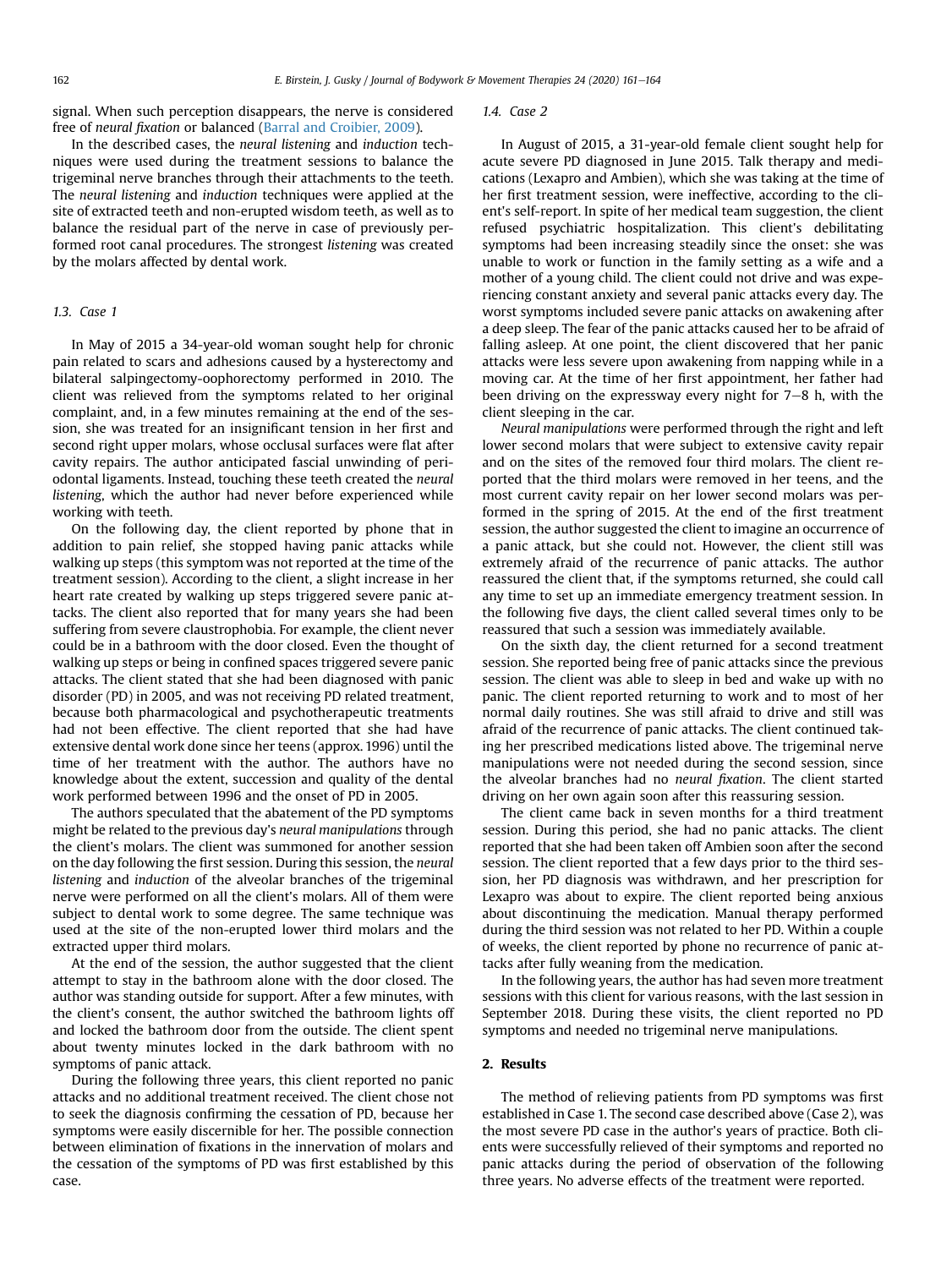The authors did not establish the causation of PD. However, the authors present evidence that neural manipulations on alveolar branches of the trigeminal nerve provided an immediate and longlasting relief from PD in two clinical cases.

## 3. Discussion

#### 3.1. Hypothesis

The neural manipulations performed on the alveolar branches of the trigeminal nerve were correlated with the eradication of symptoms of PD in two clinical cases. This led the authors to a hypothesis that neural fixations in the alveolar branches of trigeminal nerve may have an adverse effect on reticular [\(American](#page-3-2) [Psychiatric Association, 2013; Barral and Croibier, 2007, 2009;](#page-3-2) [Klazen et al., 2018; Limansky, 1976; Nelson, 2015; Robert et al.,](#page-3-2) [2005; Trevizol et al., 2016\)](#page-3-2) formation and the vagus nerve that may be responsible for PD symptoms.

The strong listening associated with dental work or teeth malformation led the authors to the hypothesis that the affected molars and neural fixations in the trigeminal nerve might have a causal relationship. Such fixation, asymptomatic otherwise, might cause PD in some individuals. For such individuals the intervention of the dental work with associated mechanical activity in the proximity of the alveolar branches becomes an additional trigger.

The authors hypothesized that eradicating neural fixation in the alveolar branches modified electric and/or electromagnetic signal from the trigeminal nerve to the brain central regions related to mood and anxiety disorders, thus creating a lasting therapeutic effect.

#### 3.2. Discussion of the strengths and limitations

The strength of this study is in the clinical results of the two cases described above. Since the fall of 2015, until the end of 2018, ten other clients suffering from PD were successfully treated by neural manipulations method. These affected clients had been suffering with PD symptoms for periods varying from several weeks to several years.

In the first clinical case described, the authors ruled out the placebo effect as a possible contributor since the treatment outcome was unexpected for both the client and the authors. The placebo effect could not be ruled out, and it might have played a role in the second case. The authors admit that the successful result in Case 1, could have biased them and brought their attention to the stomatognathic system.

The authors understand that the neural listening technique is not easily verifiable by medical instrumentation and its result may not be easily replicable.

#### 3.3. Discussion of the relevant literature

Based on the reviewed literature, there appears to be no direct experimental or theoretical evidence of a correlation between PD and sensory input to the alveolar branches of the trigeminal nerve, or the state of the alveolar branches themselves. The authors found no treatment methods for PD similar to those being implemented in the above-described cases. The trigeminal nerve fixations, described in this study, might not have attracted clinical researchers' attention since such fixations did not create any clinical symptoms usually associated with trigeminal nerve disorders or injuries.

According to the DSM-5 ([American Psychiatric Association,](#page-3-2) [2013\)](#page-3-2), panic disorder is characterized by uncontrollable, recurrent episodes of panic and fear. Panic attacks peak within minutes and are accompanied by physical manifestations, such as heart palpitations, sweating, and dizziness as well as the fear of dying or becoming insane. Worry about having an attack may lead to additional anxiety and avoidance behaviors or to other problems in functioning (DSM-5 2013). By definition PD symptoms involve all levels of consciousness and especially visceral reactions.

In his fundamental study, Limansky conducted extensive experiments on the trigeminal nerve in cats and reviewed more than 900 sources related to trigeminal nerve research [\(Limansky, 1976\)](#page-3-3). In the conclusion section of his monograph Limansky stated: '... the afferent system of trigeminal nerve ending on the nuclei of the reticular formation and the hypoglossal and vagus nerves, forms the group of trigeminal-visceral reflexes that are apparent in the changes of the state of cardiovascular, respiratory and other visceral systems of the organism'. ([Limansky, 1976](#page-3-3): 206). Since the definition of PD includes visceral and emotional reactions, the trigeminal nerve connections, as described by Limansky, may be responsible for PD.

The experimental evidence of potential clinical efficacy of treating PD by trigeminal nerve stimulation was reported by Trevizol at al. in their open label proof-of-concept trial. ([Trevizol et al](#page-3-4) [2016\)](#page-3-4). Seven patients were enrolled in the project. The researches assessed PD severity by the 7-item Panic Disorder Severity Scale (PDSS). The treatment consisted of applying a neurostimulator delivering 120 Hz electric pulse transcutaneously through the orbital branch of the trigeminal nerve for 30 min per day. All patients experienced a mild paresthesia beneath the electrodes during stimulation. One patient dropped off after the fourth sessions due to tension headaches resulted from the treatment. At the end of ten-day treatment PD symptoms substantially improved and remained stable after one-month following the treatment ([Trevizol](#page-3-4) [et al 2016\)](#page-3-4).

Trevizol's findings support authors' hypothesis that the signal from trigeminal nerve reaches brain central structures related to mood and anxiety disorders. However, the neural manipulations method had no adverse effects, required fewer treatment sessions and, most importantly, eliminated the neural fixations, which at least in part may had played a role in the onset of PD, while Trevizol applied the electric stimulation to a branch without fixations.

Stanley Nelson makes strong broad statements about the effect of the molars' shape on the function and the configuration of the temporomandibular joint (TMJ) and on human behavior and emotions ([Nelson, 2015](#page-3-5)). These claims are reliable since they are included in Wheeler's Dental Anatomy, Physiology and Occlusion which has been a standard manual for generations of dentists since 1940 ([Nelson, 2015\)](#page-3-5). Nelson mentions, ' … remarkable tactile sensitivity in which threshold values for detecting foreign bodies between the teeth may be as little as 8  $\mu$ m' ([Nelson, 2015:](#page-3-5) 706). This high level of sensitivity allows for even minute imperfections of the teeth's contact surfaces to distort nerve signal inputs to the alveolar branches of the trigeminal nerve at every mastication and swallowing. Such frequently repeated distorted signals might, in some cases, lead to PD. Since PD includes both behavioral and emotional aspects, then Nelson's statement may substantiate the hypothesis that the affected molars and their innervation may be influential factors in the onset and development of PD.

Reviewing the literature on the subject of dental work, related to trigeminal nerve injuries, the authors only found references to studies where the injuries caused pain and/or neurosensory disturbances. In their 2005 article, Robert at al stated, that dental work and, especially, third molars' surgical removal has been known as a source of trigeminal nerve injuries. Robert at al stated that according to their survey, sent to all members of the California Association of Oral and Maxillofacial Surgeons, the self-reported rate of nerve injury of the inferior alveolar branch of the trigeminal